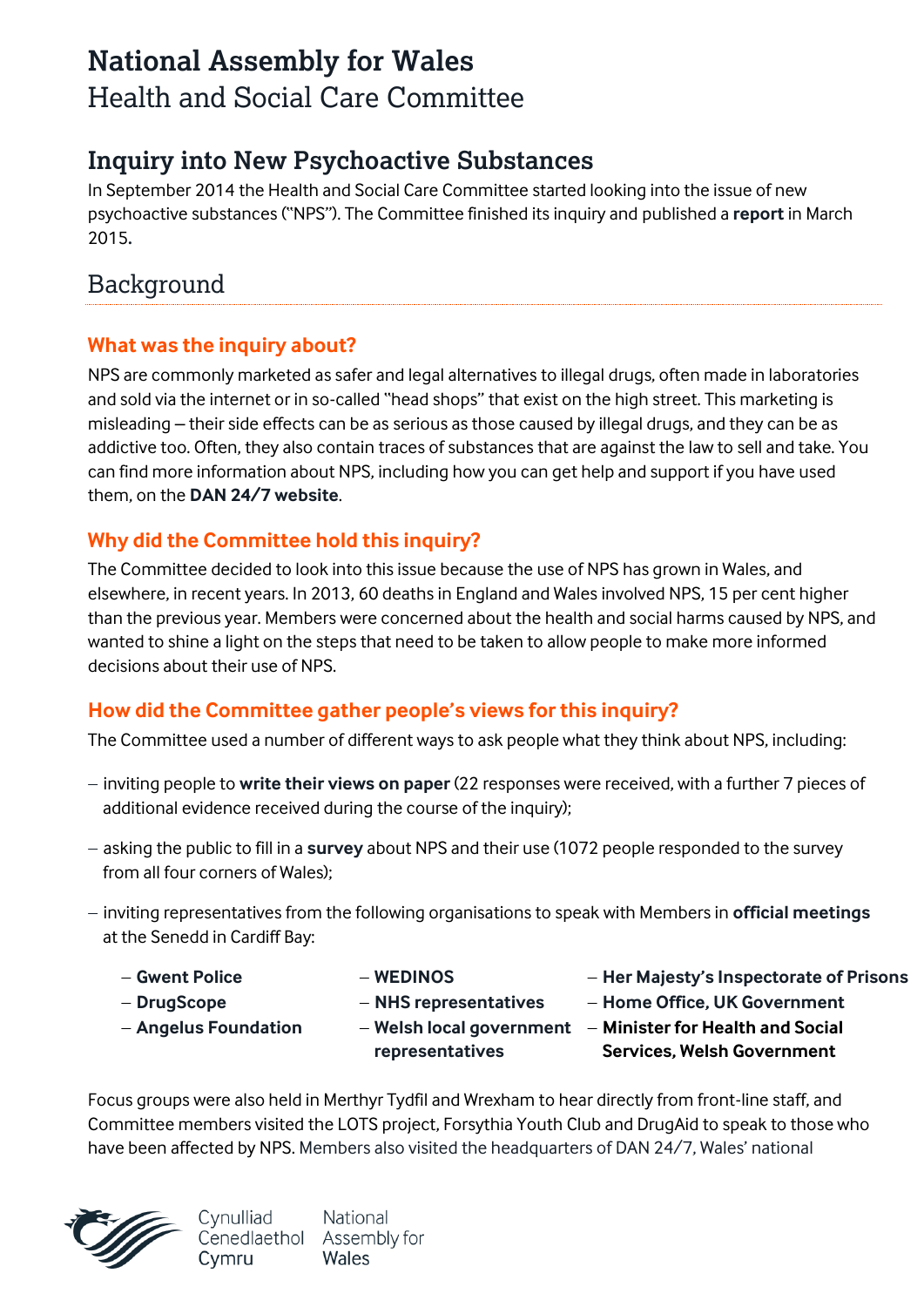[substance misuse helpline.](https://www.flickr.com/photos/nationalassemblyforwales/sets/72157648084293128/) **Pictures from Wrexham** and **[Merthyr](https://www.flickr.com/photos/nationalassemblyforwales/sets/72157648480749321/)**, **[videos](https://www.youtube.com/watch?v=k3DdKzhfrh8&list=PLAiwHW5TKfkGo7P-NpsxYme-XAO_ucUQ_)**, and a **[blog](http://nationalassemblyforwales.wordpress.com/2014/10/14/health-and-social-care-committee-visits-and-focus-group-discussions-for-the-inquiry-into-new-psychoactive-substances/)** about these visits have all been published so that you can see them. The Committee also used **[storify](https://storify.com/assemblywales/inquiry-into-new-psychoactive-substances-legal-hig)** to keep people updated on the inquiry's progress.

## What did people tell the Committee and what has the Committee done about it?

| <b>What the Committee was told</b>      | <b>What the Committee said in its report</b>                 |
|-----------------------------------------|--------------------------------------------------------------|
| More needs to be done to increase       | The Committee recommended that:                              |
| public awareness of the harms caused    |                                                              |
| by using NPS. This should be done by:   | - the current drugs education programme in schools           |
|                                         | should be reviewed urgently to make it better and more       |
| - running targeted media campaigns;     | consistent across Wales, and to make sure it is delivered    |
|                                         | by people who are suitably trained and qualified;            |
| - improving education in schools;       |                                                              |
| - raising parents' awareness of NPS     | - more needs to be done to educate parents about NPS, so     |
| and what harms they can cause; and      | that they can provide accurate information that enables      |
|                                         | their children to make informed choices. Leaflets,           |
| - making sure that staff who provide    | training courses, and awareness campaigns targeted at        |
| front-line services like health care,   | parents need to be developed to do this;                     |
| and social and housing services,        | - a national training programme on NPS should be             |
| know what NPS are and what impact       | developed for all staff providing public services (e.g.      |
| they can have.                          | doctors, nurses, police, social workers, prison officers     |
|                                         | etc.)                                                        |
|                                         |                                                              |
| The term "legal highs" is really        | The Committee recommended that the Welsh                     |
| unhelpful. It suggests that using these | Government's 2015 public awareness campaign on NPS in        |
| substances is a safe and legal thing to | should:                                                      |
| do. In reality, they are often really   |                                                              |
| harmful and contain illegal substances. | - include targeted information for young people;             |
|                                         | - have a strong media and social media focus;                |
|                                         | - emphasise that legal does not mean safe.                   |
|                                         | The Committee has also recommended that those working        |
|                                         | in this field, including the media, should stop using the    |
|                                         | term "legal highs" as it is very misleading.                 |
|                                         |                                                              |
| The UK Government, which is             | The Committee recommended that the Welsh Government          |
| responsible for drugs policy, should    | should encourage the UK Government to move as quickly        |
| ban the supply of NPS, making "head     | as possible to implement the suggested ban the supply of     |
| shops" and market stalls that sell NPS  | NPS. The Committee has emphasised, however, that             |
| illegal. Those using NPS should not be  |                                                              |
|                                         | changing the law will not answer the issue altogether $-$ it |
| given a criminal record - that could    | believes that improved education, awareness and              |



Cynulliad Cenedlaethol Assembly for Cymru

National Wales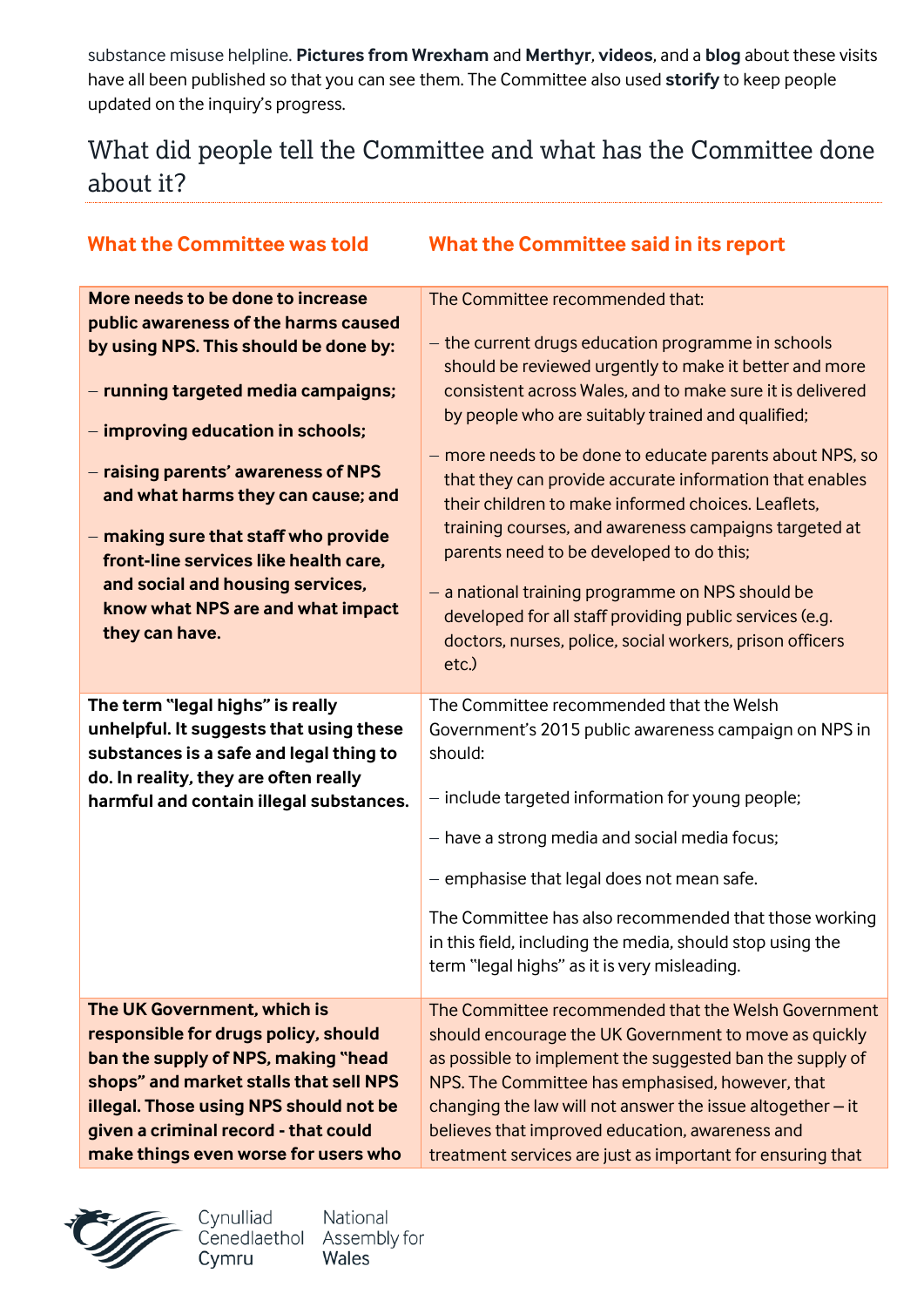| are trying to get their lives back on<br>track.                                                                                     | the number of the NPS users in Wales is reduced.                                                                                                                                                                                                                                                                                                                                                                                                     |
|-------------------------------------------------------------------------------------------------------------------------------------|------------------------------------------------------------------------------------------------------------------------------------------------------------------------------------------------------------------------------------------------------------------------------------------------------------------------------------------------------------------------------------------------------------------------------------------------------|
| NPS use among prisoners is likely to<br>become a significant problem in Wales<br>if the pattern in England is anything to<br>go by. | The Committee recommended that more work needs to be<br>done by the Welsh and UK Governments to understand:<br>- why NPS use has become a problem in English prisons;<br>- what that is likely to mean for Wales; and<br>- what steps need to be taken to address the problem.<br>The Committee recommended that targeted training is<br>given to prisoners and prison staff about the harms caused<br>by using NPS.                                 |
| Not enough is known about how many<br>people are taking NPS and what harms<br>they can cause.                                       | The Committee recommended that the Welsh Government<br>should work with the other UK countries to identify the<br>best way to measure the use of NPS. The aim of this is to<br>make sure we know more about who is using NPS and what<br>services are need to help those people who are using or<br>thinking about using them.                                                                                                                       |
| <b>Treatment services for NPS users are</b><br>not always as flexible or accessible as<br>they need to be.                          | The Committee recommended that the Welsh Government<br>should think of ways to adapt existing support services to<br>meet the needs of NPS users. The Committee thinks that:<br>- this should include more drop-in services; and<br>- it would be helpful if drug treatment services could be<br>provided in the same building as other services, so that<br>they are easier to access and that any stigma associated<br>with using them is reduced. |

# Key inquiry facts and figures

| - 22 consultation responses              | $-14$ recommendations in the report               |
|------------------------------------------|---------------------------------------------------|
|                                          |                                                   |
| $-1072$ survey responses                 | $-2$ focus groups:                                |
|                                          |                                                   |
| $-8$ evidence sessions with 23 witnesses | - 20 participants in south Wales                  |
|                                          |                                                   |
| - 1 factual briefing from Gwent Police   | - 17 participants in north Wales                  |
|                                          |                                                   |
|                                          | -4 regional visits to service users and providers |
|                                          |                                                   |



Cynulliad National<br>Cenedlaethol Assembly for<br>Cymru Wales